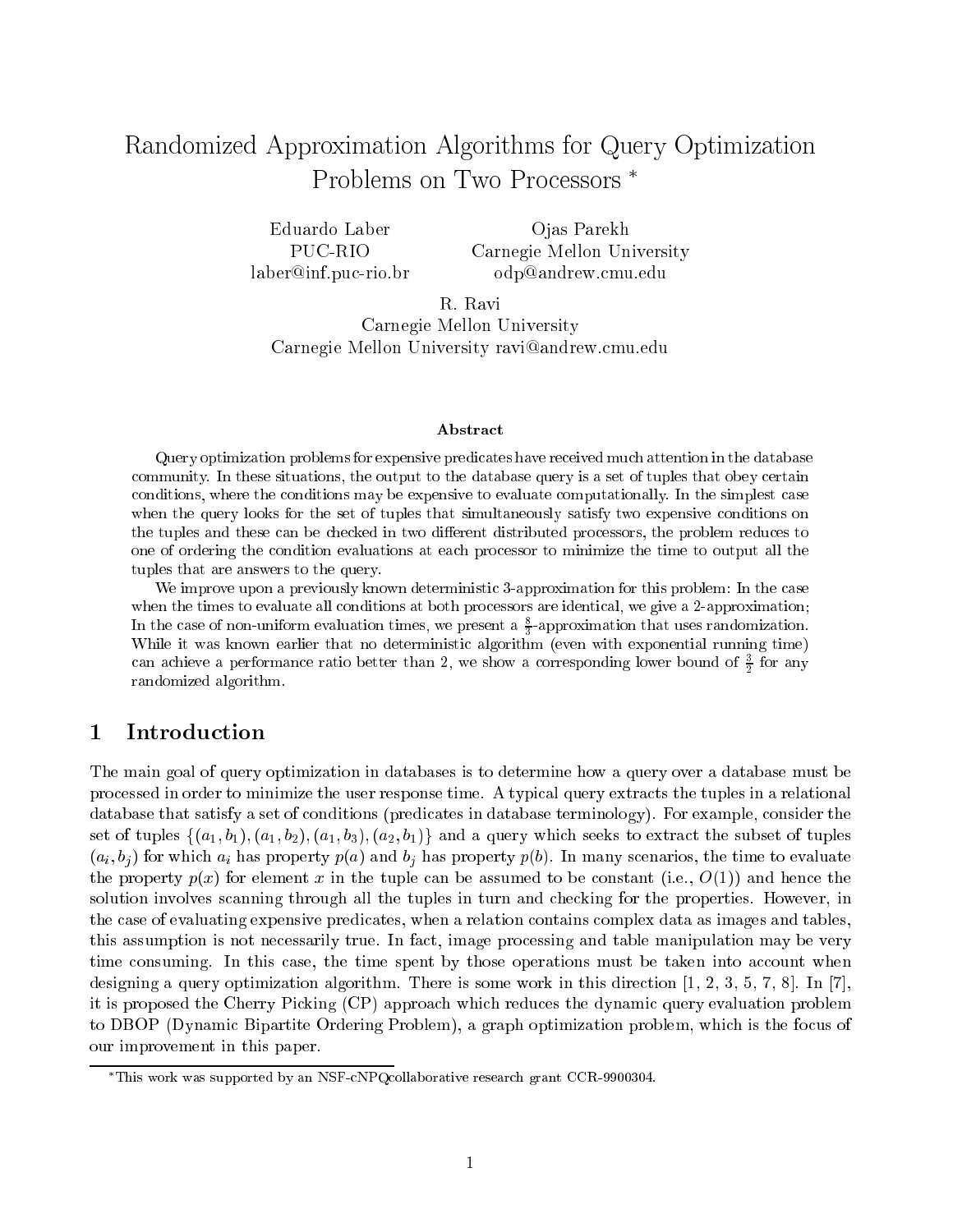#### 1.1 Problem Statement

An instance of DBOP consists of a weighted bipartite graph  $G = (V, E)$  with bipartition  $(A, B)$  and a hidden function  $\delta: V \to \{0,1\}$ . The weight  $w(v)$  of a node  $v \in V$  is the estimated time required to evaluate the function  $\delta$  over v. The goal is to compute as fast as possible the function  $\gamma : E \to \{0, 1\}$ dened by (u; v) = (u)-(v). The only allowed operation is to evaluate the function over a node. In this formulation, note that sets  $A$  and  $B$  correspond to different attributes of the relation that is queried  $-$  the nodes correspond to distinct attribute values and the edges to tuples in the relation. Figure 1(a) shows a graph corresponding to the set of tuples  $\{(a_1,b_1),(a_1,b_2),(a_1,b_3),(a_2,b_1)\}.$ 

As in [7], we assume a distributed scenario with two available processors:  $D_1$  and  $D_2$  that are used to evaluate the function  $\delta$  over the nodes of A and B respectively. The goal is to minimize some sort of "makespan," that is, the maximum time by which both  $D_1$  and  $D_2$  finish all their evaluations of  $\delta$  so as to determine all the answers to the given query. Figure 1(b) shows an instance for DBOP . The value inside each node indicates the value of the hidden function  $\delta$ . Assume that  $w(a) = 1$  for every  $a \in A$ and  $w(b) = 3$  for every  $b \in B$ . In this case, a greedy algorithm that evaluates the nodes with largest degree first has makespan 6 since  $D_1$  evaluates  $a_1$  followed by  $a_2$  and  $a_4$ , while  $D_2$  evaluates  $b_1$  followed by  $b_4$ . Note that after these evaluations, given the shown  $\delta$  values, we can conclude that we have output all the tuples with  $\gamma = 1$  even without having examined many nodes (such as  $a_3$  or  $b_2$ ). Thus the crux of the problem is to choose dynamically (based on the given w's and the revealed  $\delta$  values) an order of evaluation of the nodes for the two processors to minimize makespan.



Figure 1: An instance of DBOP

For an ordering algorithm Alg on a DBOP instance I, let  $c(Alg, I)$  denote the time for Alg to evaluate  $\gamma$  on I, that is,  $c(Alg, I) = \max\{c(Alg, D_1, I), c(Alg, D_2, I)\}\$ , where  $c(Alg, D_1, I)$  and  $c(Alg, D_2, I)$ indicate, respectively, the time in which  $D_1$  and  $D_2$  finish their evaluations. In the complexity measure c only the time incurred by the evaluation of  $\delta$  over the nodes of the graph is charged. When the context is clear we may drop some of the c arguments. We use  $t(Alg)$  to denote the total running time spent by  $Alg$  on arriving at the evaluation orders in the worst case. Typically, we would like t to be a low-order polynomial in the size of the bipartite graph G.

Define the quality (performance ratio) of an Algorithm  $Alg$  for instance  $I$  as

$$
q(Alg, I) = \frac{c(Alg, I)}{c(Opt, I)},
$$

where  $Opt$  is the optimal algorithm for the corresponding instance - the one with minimum evaluation time. Furthermore, define the *absolute quality* (quality for short) of an Algorithm  $Alg$  as

$$
q(Alg) = \max_{I \in Inst} \left\{ \frac{c(Alg, I)}{c(Opt, I)} \right\},\,
$$

where *Inst* is the set of all possible instances for DBOP.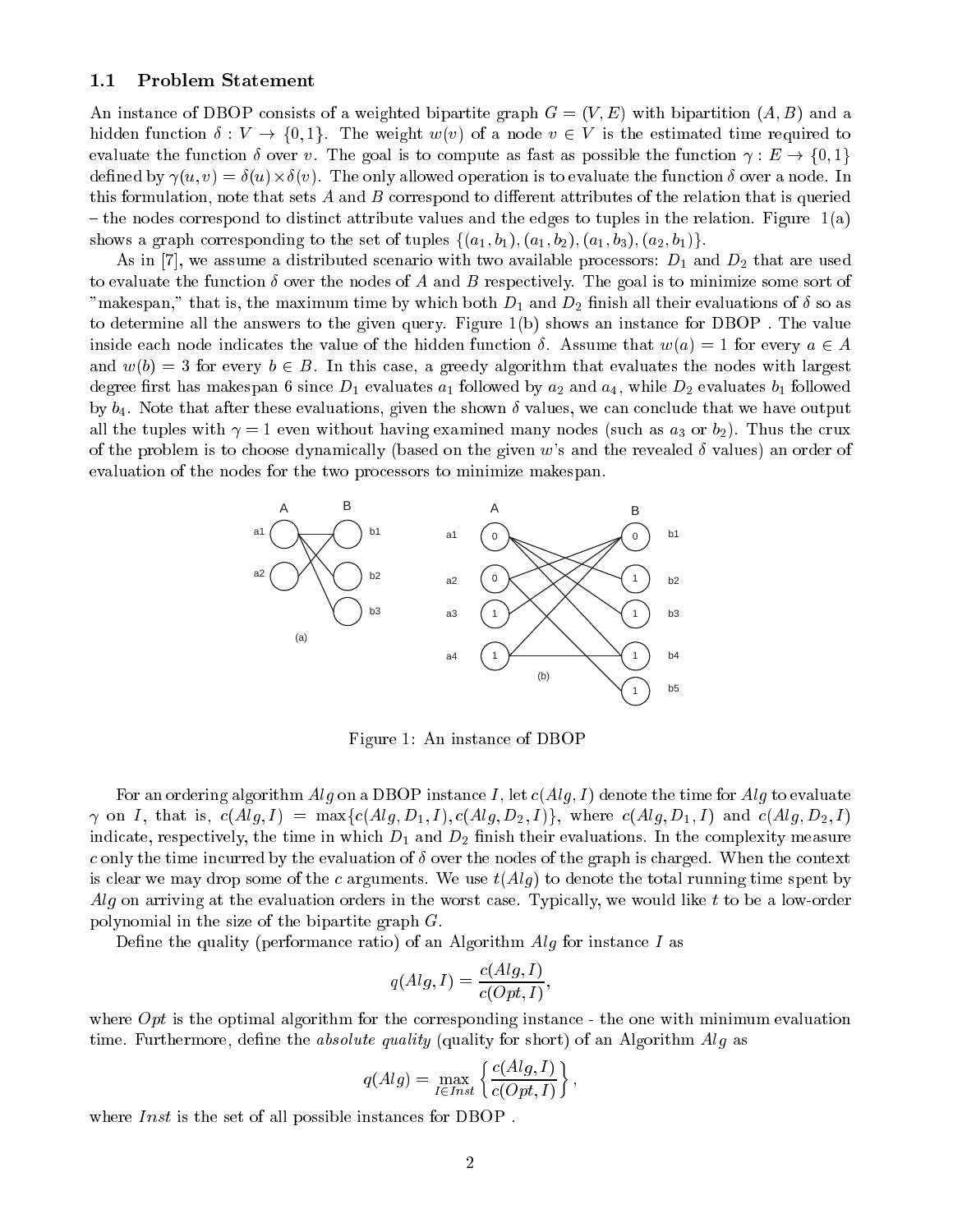### 1.2 Our Results

In [7], it was shown that no deterministic algorithm has quality smaller than 2. A simple algorithm called MBC (Minimum Balanced Cover) was proposed in that paper, which is optimal under the quality metric (has quality 2) but has  $t(MBC)$  exponential in the size of G. In order to circumvent this problem, a variant, MDC, was proposed, that runs in polynomial time, that is  $\iota(MDC) = O(|G|^2)$ , but with signuly worse quality:  $q \mu \nu \rightarrow 0$ .

In this paper, we first present a simple linear time deterministic algorithm for DBOP which has the best-possible quality of 2 in the case when all weights  $w$  are uniform. In the non-uniform case, we present a randomized algorithm that achieves quality  $\frac{1}{2}$ . Furthermore, we prove that  $\frac{1}{2}$  is a lower bound on the expected quality of any (even exponential-time) randomized strategy.

Our paper is organized as follows. In Section 2, we present lower bounds on  $c(Opt, I)$ . In section 3, we present a deterministic algorithm for uniform weights. In section 4, we present the rMBC algorithm, a randomized version of MBC). This algorithm is used as a subroutine for zrMBC, the  $\frac{1}{2}$ -expected quality algorithm proposed in Section 5. In Section 6, we present a lower bound on the quality of any randomized algorithm for DBOP . Finally, in Section 7 we present our conclusions and indicate some open problems.

### 2 Lower Bounds

Let  $G = (A \cup B, E)$  be a simple bipartite graph with node weights  $w(\cdot)$ . A (vertex) cover for G is the union of two subsets X and Y,  $X \subset A$  and  $Y \subset B$ , such as that for every edge  $e \in E$ , at least one of e's endpoints is in  $X \cup Y$ . Given  $V' \subset V$ , define  $w(V')$  to be  $\sum_{v \in V'} w(v)$ .

Given a graph G and non-negative numbers  $g_1$  and  $g_2$ , the MinMax Cover  $MMC(g_1, g_2)$  problem is to find a cover  $X \cup Y$  for G that minimizes max  $\{g_1+w(X), g_2+w(Y)\}\)$ , among all possible covers for G. This problem is NP-complete as shown in [7]. Furthermore, it admits the following natural integer programming formulation.

$$
\begin{aligned}\n\text{Minimize } t & \text{subject to} \\
g_1 + \sum_{i \in A} w(a_i) a_i & \leq t \\
g_2 + \sum_{j \in B} w(b_j) b_j & \leq t \\
a_i + b_j & \geq 1 \quad \forall (i, j) \in E \\
a_i \in \{0, 1\} & \forall i \in A \\
b_j \in \{0, 1\} & \forall j \in B\n\end{aligned}
$$

In the above program, a variable  $a_i$  (b<sub>i</sub>) is assigned to 1 if the node  $a_i$  belongs to the cover and it is set to 0, otherwise.

We also consider the well known Minimum Bipartite Vertex Cover (MBVC) problem, which consists of finding a cover  $X \cup Y$  for G, with  $X \subset A$  and  $Y \subset B$ , that minimizes  $w(X) + w(Y)$ . This problem can be solved in  $O(|E|(|A|+|B|)\log(|E|))$  time through a max st flow algorithm [4, 6]. We have the following lemmas.

**Lemma 1** Let  $I = (G, 0)$  be an instance of DDOP and let  $A \cup I$  be a solution of MMC(0,0) for G. I new  $c(\text{Opt}, 1) \geq \max_{x \in \mathcal{X}} \{w(x, y(x))\}$ .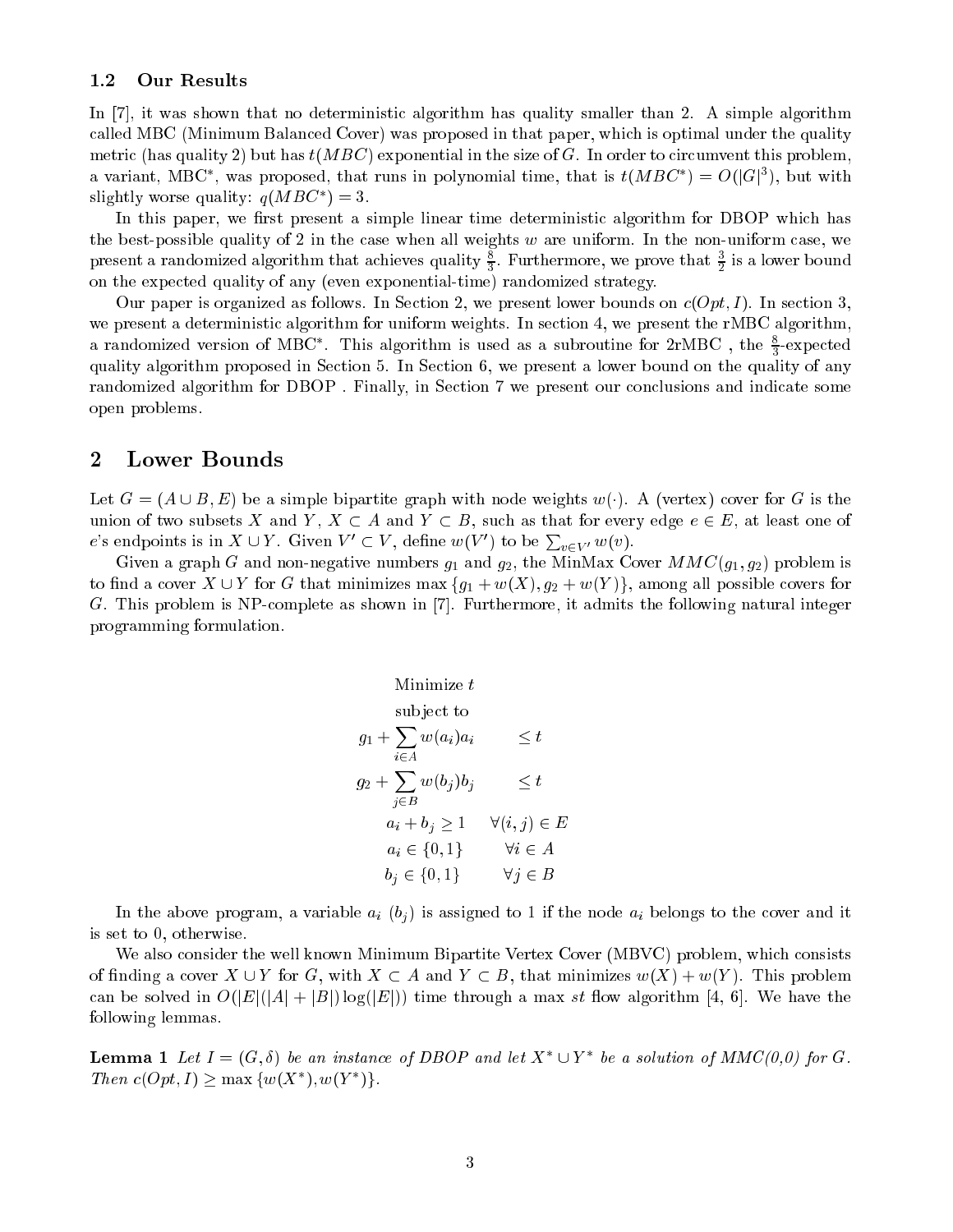*Proof:* For every edge  $e \in E$ , at least one of its endpoints must be evaluated, otherwise it is not possible to determine  $\gamma(e)$ . Let  $X_{opt} \cup Y_{opt}$  be the set of nodes evaluated by Opt when it solves I. Clearly,  $X_{opt} \cup Y_{opt}$  is a cover for G, otherwise there is an edge  $e \in E$  such that none of its endpoints is evaluated by  $Opt.$  Since  $A \cup I$  is an optimal solution of MMC(0,0) for  $G$ , it follows that  $c(opt, I) \geq \max\{w(\Lambda_{opt}), w(\Upsilon_{opt})\} \geq \max\{w(\Lambda_-, w(Y))\}.$ 

**Lemma 2** Let  $I = (G, \delta)$  be an instance of DBOP and let  $\overline{X} \cup \overline{Y}$  be a solution of MBVC for G. Then,

$$
c(Opt, I) \ge (w(\overline{X}) + w(\overline{Y}))/2
$$
\n<sup>(1)</sup>

and

$$
c(Opt, I) \ge w(z),\tag{2}
$$

for every  $z \in \overline{X} \cup \overline{Y}$ 

Proof: The correctness of (1) follows from lemma 1 and from the fact that

 $(w(\Lambda) + w(\Lambda)) / 2 \leq \max \{w(\Lambda) , w(\Lambda) \}$ 

where  $\Lambda$   $\cup$   $\Gamma$  be a solution of MMC(0,0) for G.

Now, let z be a node in  $\overline{X} \cup \overline{Y}$  and let  $N(z)$  be the set of nodes adjacent to z in  $A \cup B$ . We observe that either Opt evaluates z or every node in  $N(z)$ , otherwise there is an edge  $e \in E$  such that none of its endpoints is evaluated by Opt. Hence,  $c(Opt, I) \ge \min\{w(z), w(N(z))\}\.$  Nevertheless,  $\min\{w(z), w(N(z))\} = w(z)$ , otherwise replacing z by  $N(z)$  we would have a solution for MBVC with weight smaller than that of  $\overline{X} \cup \overline{Y}$ , which is a contradiction.  $\Box$ 

#### 2.1 Further Hybrid Lower Bounds

For the next lower bound, we need additional notation. Let  $V$  be a subset of  $V$ . We define  $I(V)$ (denoting the "True" nodes of V  $\rightarrow$  by  $T(V) = \{v \in V | o(v) = 1\}$ . Moreover, we use  $N(V)$  to indicate the heighborhood of  $V$ . Finally, we define  $N I (V)$  by  $N (I (V))$ .

**Lemma 3** Let  $I = (G, \delta)$  an instance of DBOP. Then,

$$
c(Opt, I) \ge \max \{w(NT(B)), w(NT(A))\}
$$

*Proof:* Let  $a \in NT(B)$ . It implies that there is  $b \in B$ , with  $\delta(B) = 1$  such that  $(a, b) \in E$ . Hence, in order to determine whether  $\gamma(a, b) = 1$  or not, the node a must be evaluated. Hence, every node in  $NT(B)$  must be evaluated by any algorithm for I. A symmetric argument shows that every node in  $NT(A)$  must be evaluated.  $\Box$ 

We now present our last lower bound that can be viewed as a generalization of the lower bounds presented in Lemmas 1 and 3. We need to introduce the concept of a essential set.

**Definition 1** A set  $V \subset V$  is a essential set if and only if  $v \in N$  **I** (V) for all  $v \in V$ .

We observe that if  $V$  is a a essential set, then all of its nodes must be evaluated by any algorithm, and in particular, by Opt.

**Lemma 4** Let  $I = (G, 0)$  an instance of DBOP. Furthermore, qiven two essential sets A and B, with  $A\subset A$  and  $D\subset D$ , let  $G$  be the graph induced by  $V\setminus\{A\cup D\}$ , if  $A\cup D$ , with  $A\subset A$  and  $D\subset D$ , solves  $MMC(w(A'), w(B'))$  for the graph  $G'$ , then

$$
c(Opt, I) \ge \max\{w(A') + w(\overline{A}), w(B') + w(\overline{B})\}
$$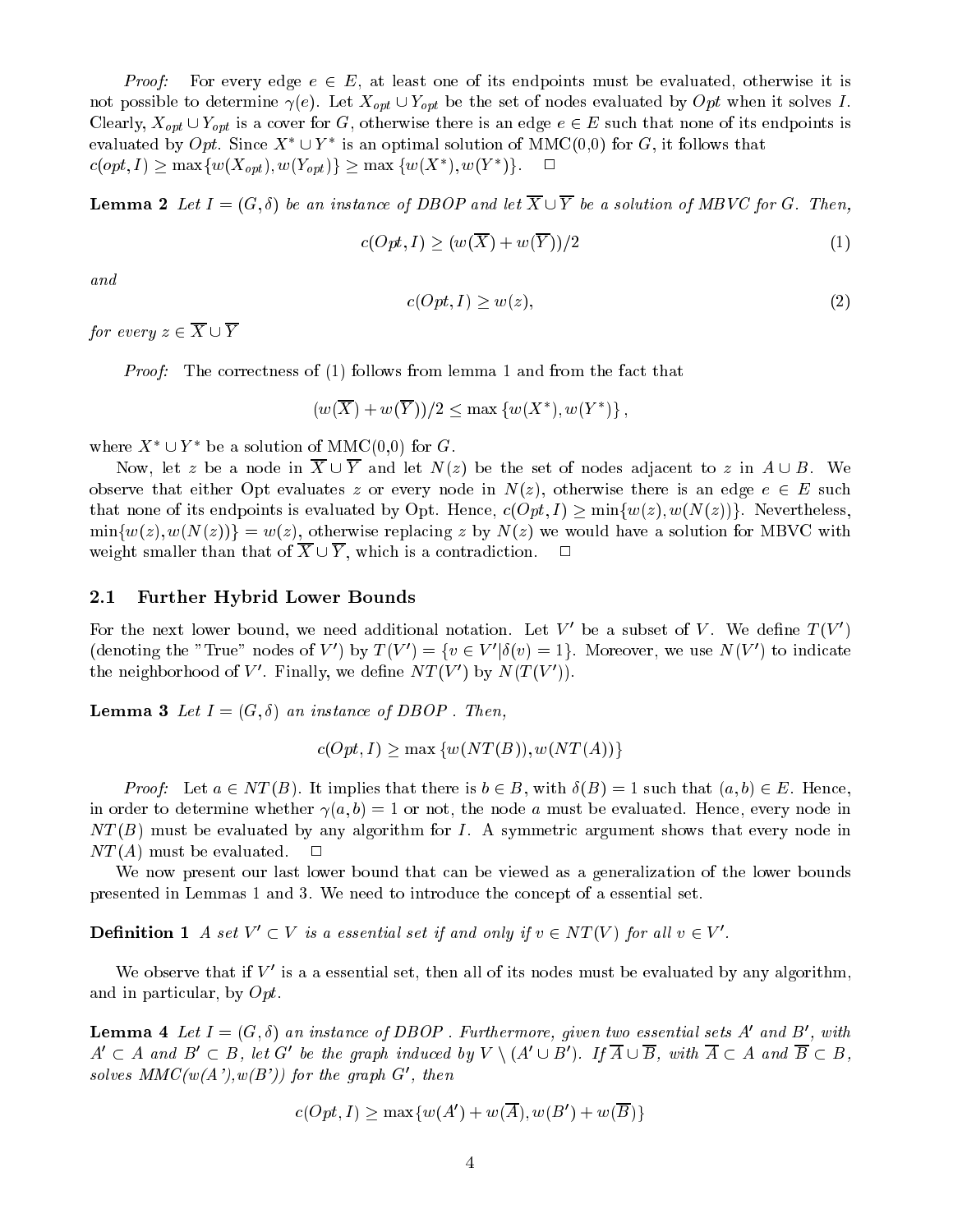*Proof:* Let  $X_{opt} \cup Y_{opt}$ , with  $X_{opt} \subset A$  and  $Y_{opt} \subset B$  be the set of nodes evaluated by Opt when it solves the instance I. Since A and B are essential sets, it follows that  $A\subset \Lambda_{opt}$  and  $B\subset I_{opt}$ . Furthermore,  $(\Lambda_{opt} \setminus A) \cup (Y_{opt} \setminus B)$  is a cover for G, otherwise one of the edges in G cannot be determined. Since  $A \cup B$  solves MMC( $w(A')$ , $w(B')$ ) for the graph  $G'$ ,

$$
\max \{w(A') + w(\overline{A}), w(B') + w(\overline{B})\} \leq \max \{w(A') + w(X_{opt} \setminus A'), w(B') + w(Y_{opt} \setminus B')\}
$$
  
= 
$$
\max \{w(X_{opt}), w(Y_{opt})\} \leq c(Opt, I).
$$

 $\Box$ 

### 3 An Algorithm for Uniform Weights

In this section we present a simple deterministic algorithm which runs in linear time and delivers a quality of 2 in the case when the values of the query weights are identical for all nodes in  $V$ .

We assume w.l.o.g that  $w(v) = 1$  for all  $v \in V$ . Let M be some maximal matching of G, and let  $M_A = M \cap A$  and  $M_B = M \cap B$ . Finally we set  $K_A = NT(M_B) \setminus M_A$  and  $K_B = NT(M_A) \setminus M_B$ .

In the first phase of the algorithm we evaluate the function  $\delta$  in parallel for the nodes in  $M_A$  and  $M_B$ . This takes time  $|M| = |M_A| = |M_B|$ . In the second phase we evaluate  $\delta$  for  $K_A$  and  $K_B$  in parallel, requring time max $\{[K_A], [K_B]\}\$ . Since  $M_A \cup M_B$  is a cover of  $G, \delta$  is evaluated for at least one endpoint of each edge in the first phase. After the second phase, we have either evaluated both endpoints of an edge, or we have that  $\delta$  is 0 on one of its endpoints, hence the algorithm is correct.

For the analysis of the quality guarantee we appeal to Lemma  $4$ . Let  $G$  be the graph induced by  $V \setminus (K_A \cup K_B)$ , and let  $A \cup B$  be an optimizer for  $M M C([K_A], [K_B])$  in the graph G moderation by the bipartition  $(A \setminus K_A, B \setminus K_B)$ . By Lemma 4, we have that  $c(Opt, I) \ge \max\{|K_A| + |\overline{A}|, |K_B| + |\overline{B}|\}.$ Thus

$$
q \le \frac{|M| + \max\{|K_A|, |K_B|\}}{\max\{|K_A| + |\overline{A}|, |K_B| + |\overline{B}|\}} \le 2\frac{|M| + \max\{|K_A|, |K_B|\}}{|K_A| + |\overline{A}| + |K_B| + |\overline{B}|} \le 2\frac{|M| + \max\{|K_A|, |K_B|\}}{|M| + |K_A| + |K_B|} \le 2,
$$

where the penultimate inequality follows from the fact that since  $G$  contains  $M$ , and  $A \cup B$  is a cover 0 G,  $|A| + |B| \geq |M|$ .

### 4 A Randomized Algorithm

In this section we present rMBC , a randomized algorithm for DBOP . This algorithm is used as a subroutine by the 2rMBC algorithm presented in the next section. rMBC can be viewed as a randomized version of the  $MB$ C algorithm proposed in  $\binom{7}{5}$ .

Defore presenting rivided, we briefly outline the  $MDC$  algorithm. MBC is divided into three steps. In the first step, the MBVC problem is solved for the input graph  $G$ . Let  $A$   $\cup$   $D$  , with  $A$   $\subset$   $A$ and  $B^* \subset B$ , be the solution for MBVC obtained in the first step. In the second step, the function  $\delta$ is evaluated for the vertices in  $A$   $\cup$   $D$  . At the end of this step, at least one endpoint of every edge has already been computed. Let  $e = (a, b)$ . If one of the e endpoints, say a, evaluated at the second phase is such that  $\delta(a) = 0$ , then the evaluation of the other endpoint b is not necessary since  $\gamma(e) = 0$ . Therefore, only those vertices adjacent to at least one vertex with  $\delta$  value equal to 1 are evaluated in the third step. The rMBC algorithm is similar to  $MBC$  , except for the fact that it evaluates the cover houes following a randomly selected order, while  $M D C$  follows a lixed order. Figure 2 shows the pseudo-code for rMBC .

From now, we assume w.i.o.g. that  $w(A) \geq w(D)$ . In this case, the processor  $D_1$  does not become idle during the while loop, and as a consequence,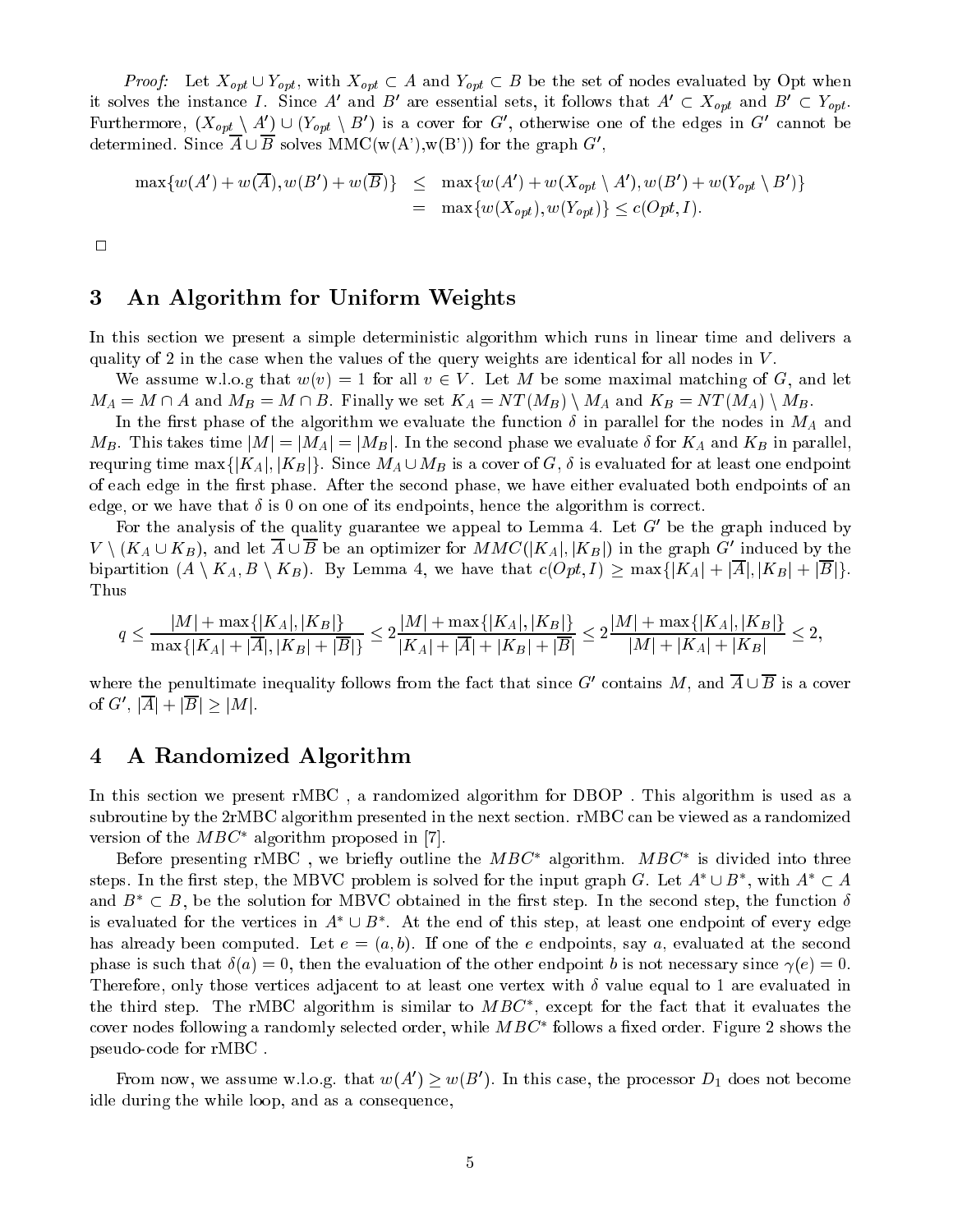Step  $\bf{1}$  : Solve MD v G for the graph G obtaining the sets A and D. Do in Parallel **Processor**  $D_1$ :  $N \in (A \cup \leftarrow \emptyset)$ For  $i := 1$  to  $|A|$ Select randomly a node  $a$  from  $A$  that has not been evaluated yet Evaluate  $\delta(a)$  $N \ell(A) \leftarrow N \ell(A) \cup N I(u)$ **While** there exists a node in  $N \epsilon(D)$  that has not been evaluated or  $D_2$  has not processed all the nodes from  $B'$ Let  $a$  be a node from  $N e(D)$  that has not been evaluated yet Evaluate  $\delta(a)$ **Processor**  $D_2$ :  $I$ v $e(D)$   $\leftarrow$   $\psi$ FOI  $i := 1$  to  $|D|$ Select randomly a hode  $\theta$  from  $D$  that has not been evaluated yet Evaluate  $\delta(b)$  $N \ell(D) \leftarrow N \ell(D) \cup N I(0)$ **While** there exists a node in  $Ne(A)$  that has not been evaluated or  $D_1$  has not processed all the nodes from  $A'$ Let  $\mathfrak o$  be a node from  $\mathfrak{ve}(A_+)$  that has not been evaluated yet Evaluate  $\delta(b)$ 

Figure 2: rMBC Algorithm

$$
c(D_1, I) = w(A') + w(NT(B') \setminus A')
$$
\n<sup>(3)</sup>

We start the analyzis of rMBC presenting a technical lemma.

**Lemma 5** Let  $\pi(A)$  be a random permutation of the nodes in  $A$  and let  $\pi(i)$  be the ith node in this permutation. Moreover, let  $\overline{\pi}$  be the reverse permutation of  $\pi$ , that is,  $\overline{\pi}(i) = \pi(n-i+1)$ , for  $i = 1, \ldots, n$ . Being  $c(D_2, \pi)$  the time in which  $D_2$  ends its task, assuming an execution of rMBC over a permutation  $\pi$ , then

$$
\frac{\max\{c(D_2, \pi), c(D_2, \overline{\pi})\}}{c(Opt, I)} \le 3\tag{4}
$$

and

$$
\frac{c(D_2, \pi) + c(D_2, \overline{\pi})}{c(Opt, I)} \le 5
$$
\n
$$
(5)
$$

Proof: First, we prove (4). We have that

 $\max\{c(D_2, \pi), c(D_2, \pi)\}\leq w(B_1+w(N I(A))$ 

On the other hand, it follows from lemmas 2 and 3 that

$$
c(Opt, I) \ge \max\{(w(A') + w(B'))/2, w(NT(A))\}
$$

The inequality (4) follows from the two previous inequalities.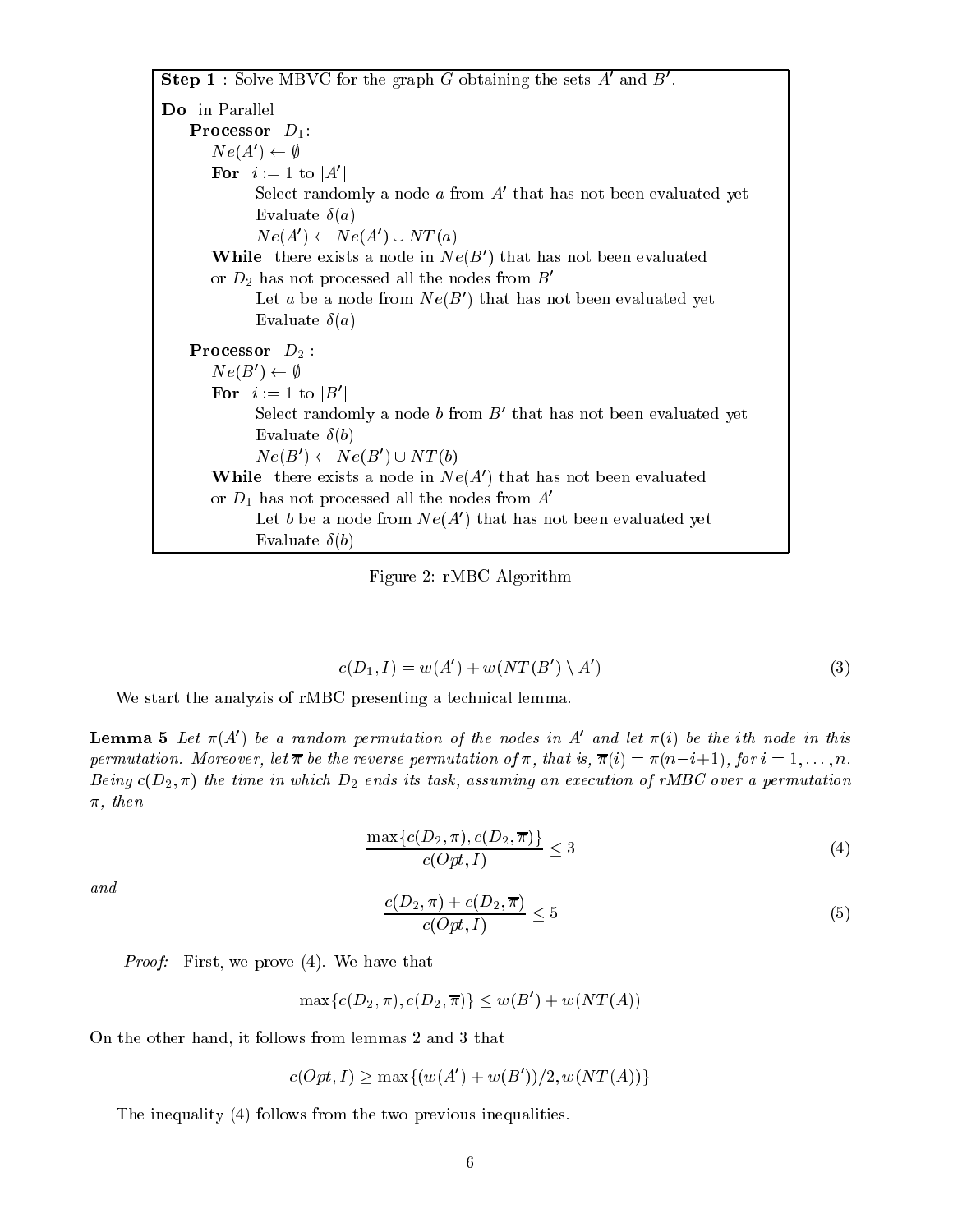Now, we consider the inequality (5). Let  $\pi_j(A)$  be the set  $\{\pi(1), \pi(2), \ldots, \pi(j)\}$  and let  $\pi(k)$  be the first node of  $\pi(A_0)$  such that after its evaluation by  $D_1,$  the processor  $D_2$  does not become idle anymore. Then, we have that

$$
c(D_2, \pi) = w(\pi_k(A')) + w(NT(A') \setminus NT(\pi_{k-1}(A'))),
$$
\n(6)

Now, let  $\pi(\kappa)$  be the first node of  $\pi(A)$  such that after its evaluation, the processor  $D_2$  does not become idle anymore. In this case,

$$
c(D_2, \overline{\pi}) = w(\overline{\pi}_k(A')) + w(NT(A') \setminus NT(\overline{\pi}_{k-1}(A'))). \tag{7}
$$

We divide the analysis into two cases

case 1)  $\kappa + \kappa \leq |A| + 1$ . In this case we have  $w(\pi_k(A)) + w(\pi_{\overline{k}}(A)) \leq w(A) + w(\pi(\kappa))$ , hence it follows from (6) and (7) that

$$
c(D_2, \pi) + c(D_2, \overline{\pi}) \le w(A') + \max_{a \in A'} \{w(a)\} + 2w(NT(A')). \tag{8}
$$

case 2)  $\kappa + \kappa > |A| + 1$ . In this case we have,  $\left(N I(A) \ N I(\pi_{k-1}(A))\right) \mid \left(N I(A) \ N I(\pi_{k-1}(A))\right) =$  $\emptyset$ . This in addition with the sum of (6) and (7) yields,

$$
c(D_2, \pi) + c(D_2, \overline{\pi}) \le 2w(A') + w(NT(A')). \tag{9}
$$

On the other hand, it follows from lemmas 2 and 3 that

$$
c(Opt, I) \ge \max\{w(A')/2, \max_{a \in A'} \{w(a)\}, w(NT(A'))\}
$$
\n(10)

The inequality (5) can be established through some algebraic manipulations involving (8), (9) and  $(10). \Box$ 

**Theorem 6** Let  $I = (G, \delta)$  be an instance of DBOP. If

$$
\frac{c(D_1,I)}{c(Opt,I)}\leq 7/3,
$$

then

$$
E[q(rMBC, I)] \le 8/3
$$

*Proof*: Let II be the set of all possible permutations for the nodes in  $A$ . By definition,

$$
E[q(rMBC, I)] = \frac{1}{|A'|!} \sum_{\pi \in \Pi} \max \left\{ \frac{c(D_1, I)}{c(Opt, I)}, \frac{c(D_2, \pi)}{c(Opt, I)} \right\} \le \frac{1}{|A'|!} \sum_{\pi \in \Pi} \max \left\{ \frac{7}{3}, \frac{c(D_2, \pi)}{c(Opt, I)} \right\}
$$
  
= 
$$
\frac{1}{2|A'|!} \sum_{\pi \in \Pi} \left( \max \left\{ \frac{7}{3}, \frac{c(D_2, \pi)}{c(Opt, I)} \right\} + \max \left\{ \frac{7}{3}, \frac{c(D_2, \pi)}{c(Opt, I)} \right\} \right)
$$

Hence, in order to establish the result, it suffices to prove that

$$
\max\left\{\frac{7}{3}, \frac{c(D_2, \pi)}{c(Opt, I)}\right\} + \max\left\{\frac{7}{3}, \frac{c(D_2, \overline{\pi})}{c(Opt, I)}\right\} \le 16/3,
$$
\n(11)

for every  $\pi \in \Pi$ . We assume w.l.o.g. that  $c(D_2, \pi) \geq c(D_2, \pi)$ . If  $c(D_2, \pi) \leq 8/3$ , we are done. Hence, we assume that  $c(D_2, \pi) > 8/3$ . The correctness of (11) can be established by applying the inequality (4) in the cases where  $c(D_2, \overline{\pi})/c(Opt, I) \leq 7/3$  and the inequality (5) in the case where  $c(D_2, \overline{\pi})/c(Opt, I) > 7/3.$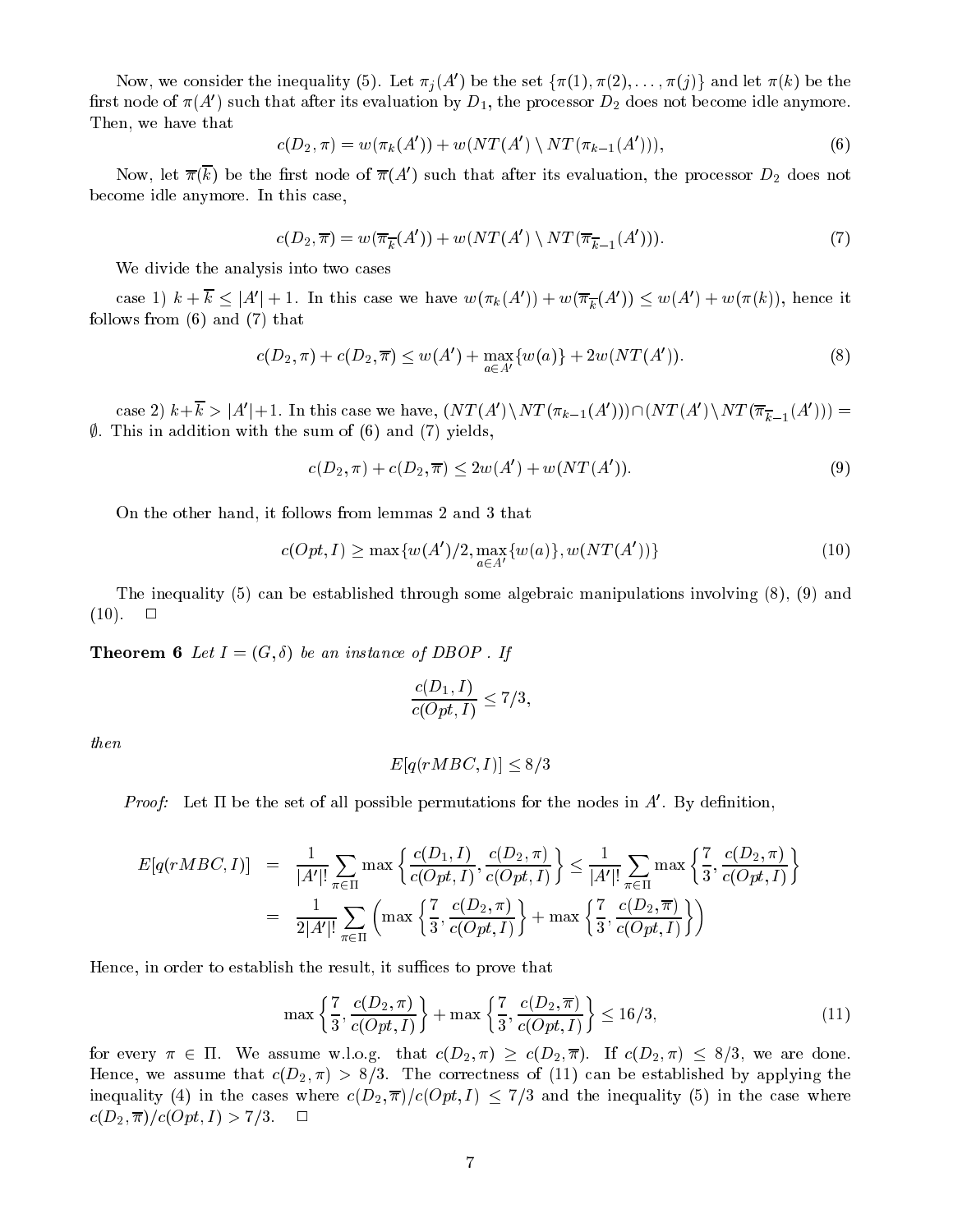### 5 2rMBC Algorithm

At this section, we present the 2rMBC Algorithm, a polynomial time algorithm with expected quality 8/3.

First, the rMDC algorithm is executed until  $D_2$  milishes evaluating the hodes in  $D^0$  (we are assuming w.i.o.g. that  $w(D) \leq w(A)$ ). At this point, the execution is interrupted and 2rMDC analyzes the information achieved so far. Based on this analysis, it takes one of the two following decisions: Either to resume the execution of rMBC or to execute a second, new algorithm called 2ndCover . Thus, the algorithm has two phases. The phase I is divided into two steps. Let  $K = N I (B) \setminus A$ . In step 1, 2rMBC checks if

$$
\frac{c(D_1, rMBC, I)}{c(opt, I)} \le \frac{w(A') + w(K)}{\max\{w(NT(B')), (w(A') + w(B'))/2\}} \le \frac{7}{3}
$$
\n(12)

If the ratio is not larger than  $7/3$ , then it follows from Theorem 6 that the expected quality of 2rMBC (rMBC ) for the current instance is not larger than 8/3. In this case, the execution of rMBC is resumed.

If the test in step 1 fails, then step 2 is executed. In this step, 2rMBC computes a new lower bound on  $c(\mathcal{O}p_t, I)$ . Let  $G$  the bipartite graph induced by  $V \setminus K$ . It is easy to check that  $K$  is a essential set. It follows from Lemma 4 that if  $A \cup D$  is a solution to the graph  $G$ , then  $max_{i}(w(\mathbf{A}) + w(A), w(D))$ is a lower bound on  $c(Opt, I)$ . The main problem is that solving MMC may require exponential time. Hence, instead of solving MMC(w(A), 0) on G , 2rMBC solves a linear programming (LP) relaxation of the integer programming formulation for  $MMC(w(K), 0)$  presented in Section 2. The LP relaxation is obtained replacing the constraints  $a_i \in \{0, 1\}$  and  $b_j \in \{0, 1\}$  by  $0 \le a_i \le 1$  and  $0 \le b_j \le 1$  respectively. Let  $\{a_-, b_-, t_-\}$  the optimum solution for the LP relaxation. The end of step 2 consists in checking whether

$$
\frac{c(D_1, rMBC, I)}{c(Opt, I)} \le \frac{w(A') + w(K)}{t^*} \le \frac{7}{3}
$$
\n(13)

In the positive case, the execution of rMBC is resumed. Otherwise, the following 2ndCover algorithm is executed.

### 5.1 The 2ndCover Algorithm

First, the solution of the LP relaxation solved in Step 2 is rounded to obtain a feasible cover  $A2 \cup B2$ for G', where  $A2 \subset A \setminus K$  and  $B2 \subset B$ . Let  $x = \sum_{i \in A \setminus K} a_i^* w(a_i)$  and  $y = \sum_{j \in B} b_j^* w(b_j)$ .

The cover is obtained through the following procedure:

- 0)  $A2 \leftarrow \emptyset$ ;  $B2 \leftarrow \emptyset$
- 1) For every  $i \in A \setminus \Lambda$  such that  $a_i \geq x/(y+x)$

$$
A2 \leftarrow A2 \cup \{a_i\}
$$

zo ror every  $j \in D$  such that  $\theta_j \geq y/(y + x)$ 

$$
B2 \leftarrow B2 \cup \{b_j\}
$$

Now the processors  $D_1$  and  $D_2$  are used to evaluate the nodes in A2 and B2 respectively. Finally  $D_1$  and  $D_2$  evaluate the nodes from N T (D  $\cup$  D2) and N I (A2), respectively, that have not yet been processed.

#### 5.2 Algorithm Analysis

In this section, we analyze the performance of 2rMBC .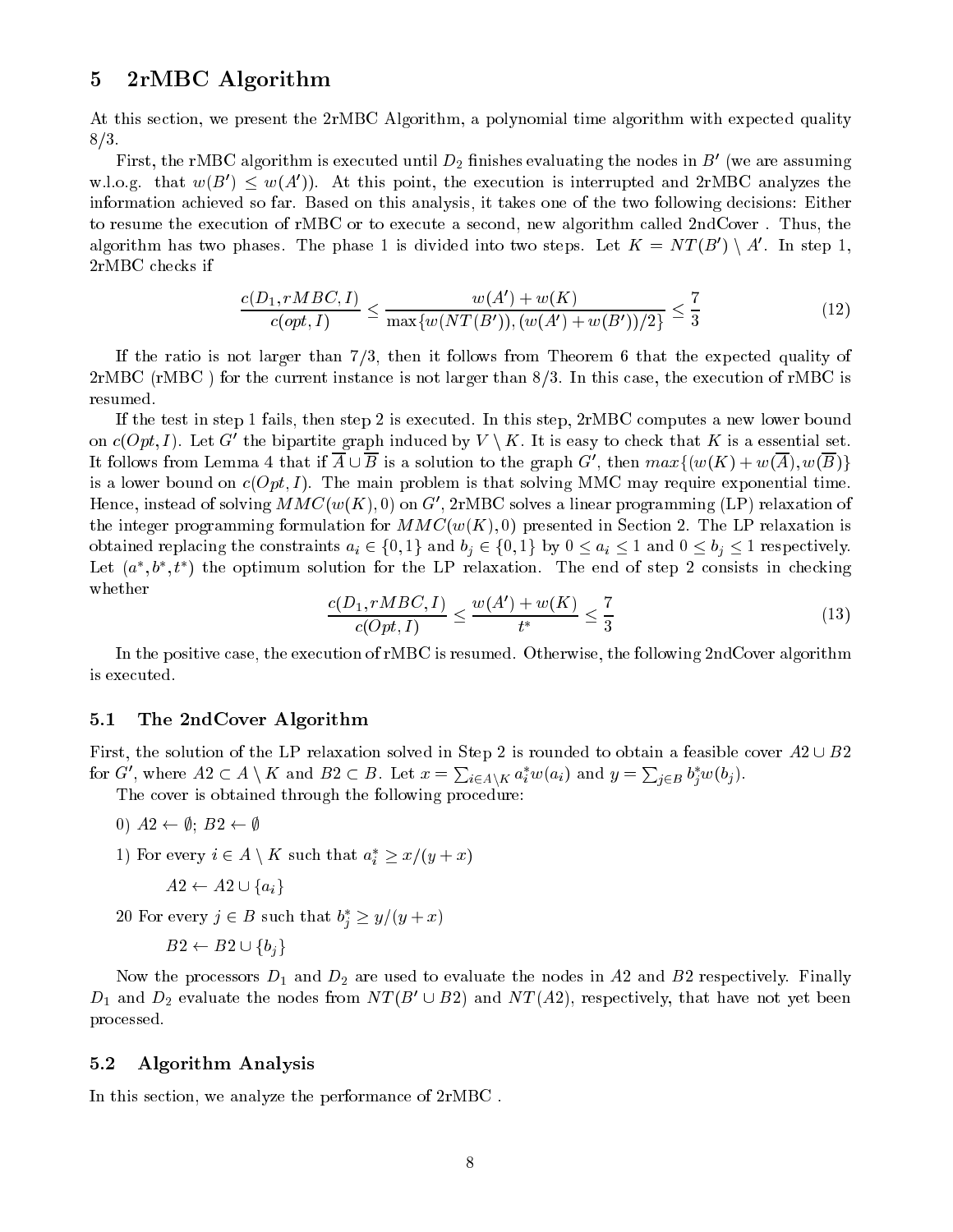#### Theorem 7 2rMBC is correct.

Proof: If either inequality (12) or inequality (13) holds, then 2rMBC 's correctness follows from that of rMDC, which in turn follows from the correctness of *MDC* outlined in the introduction of Section 4. On the other hand, if neither inequality (12) nor inequality (13) hold then 2ndCover is executed. Since  $A\cup D$  is a cover of  $G,$   $D$  must contain the neighbors of  $K$ , hence the algorithm processes both endpoints of any edge with an endpoint in K. If  $A2 \cup B2$  is a cover of  $G' = G[V \setminus K]$ then again an argument analogous to the one used to establish the correctness of  $MBC$  shows that upon termination of the algorithm,  $\gamma$  may be evaluated for the edges of  $G$ . Thus the only thing which remains to be shown is that  $A2 \cup B2$  indeed covers  $G$ . For an edge  $ij$  of  $G$ , we have that  $a_i + b_j \geq 1 \equiv x/(y+x) + y/(y+x)$ , hence at least one of i and j must belong to A2 OB2.

**Lemma 8** Let  $A2 \cup B2$  be the cover for G covaried by  $z$ ndCover algorithm. Then,

$$
\max\{w(A2), w(B2)\} \le x + y
$$

Proof: It follows from the rounding scheme that

$$
w(A2) = \sum_{i \in A2} w_i \le \sum_{i \in A \setminus K} a_i^* w_i (y+x)/x \le \frac{y+x}{x} \sum_{i \in A \setminus K} a_i^* w_i = y+x.
$$

The analysis for  $B2$  is symmetric.  $\square$ 

#### Theorem <sup>9</sup>

$$
E[q(2rMBC))] \le 8/3
$$

Proof: First, we consider the case when the execution of rMBC is resumed after the interruption. In this case, either the test at Step 1 or the test at Step 2 is positive, which implies that

$$
\frac{w(A') + w(K)}{c(Opt, I)} \le \frac{7}{3}.
$$

Therefore, it follows from theorem 6 that  $E[q(rMBC, I)] \leq 8/3$ .

Now, we assume that 2ndCover is executed. In this case, the tests performed at Step 1 and 2 fail, that is, inequalities (12) and (13) do not hold. First, using the observation that inequality (12) fails, we have that

$$
w(K) \ge \frac{w(A')}{6} + \frac{7w(B')}{6}.\tag{14}
$$

Using the fact that  $w(K) + x \leq t$ , and the fact that (15) does not hold, we have that

$$
7x \le 3w(A') - 4w(K) \tag{15}
$$

Replacing the upper bound on  $w(K)$  given by inequality (14) in the inequality above, we conclude that

$$
x \le w(A')/3 - 2w(B')/3 \tag{16}
$$

We have the following upper bound on  $c(2rMBC, I)$ .

$$
c(2rMBC, I) \le w(B') + \max\{w(A2), w(B2)\} + \max\{w(NT(A)), w(NT(B))\}.
$$

Since  $w(Az) \leq x + y$ ,  $w(Dz) \leq x + y$  and  $y \leq t$ , we have that

$$
c(2rMBC, I) \le w(B') + x + t^* + \max\{w(NT(A)), w(NT(B))\},\tag{17}
$$

Since  $w(N I(A))$ ,  $w(N I(D))$ ,  $(w(A) + w(D))$ /2 and t are lower bounds on  $c(Op_i, I)$ , then

$$
q(2rMBC, I) \leq \frac{w(B') + x + t^* + \max\{w(NT(A)), w(NT(B)\}}{\max\{w(NT(A)), w(NT(B)), t^*, (w(A') + w(B'))/2\}}
$$
  

$$
\leq 2 + \frac{w(B') + x}{(w(A') + w(B'))/2} \leq 8/3,
$$

where the last inequality follows from (16).  $\Box$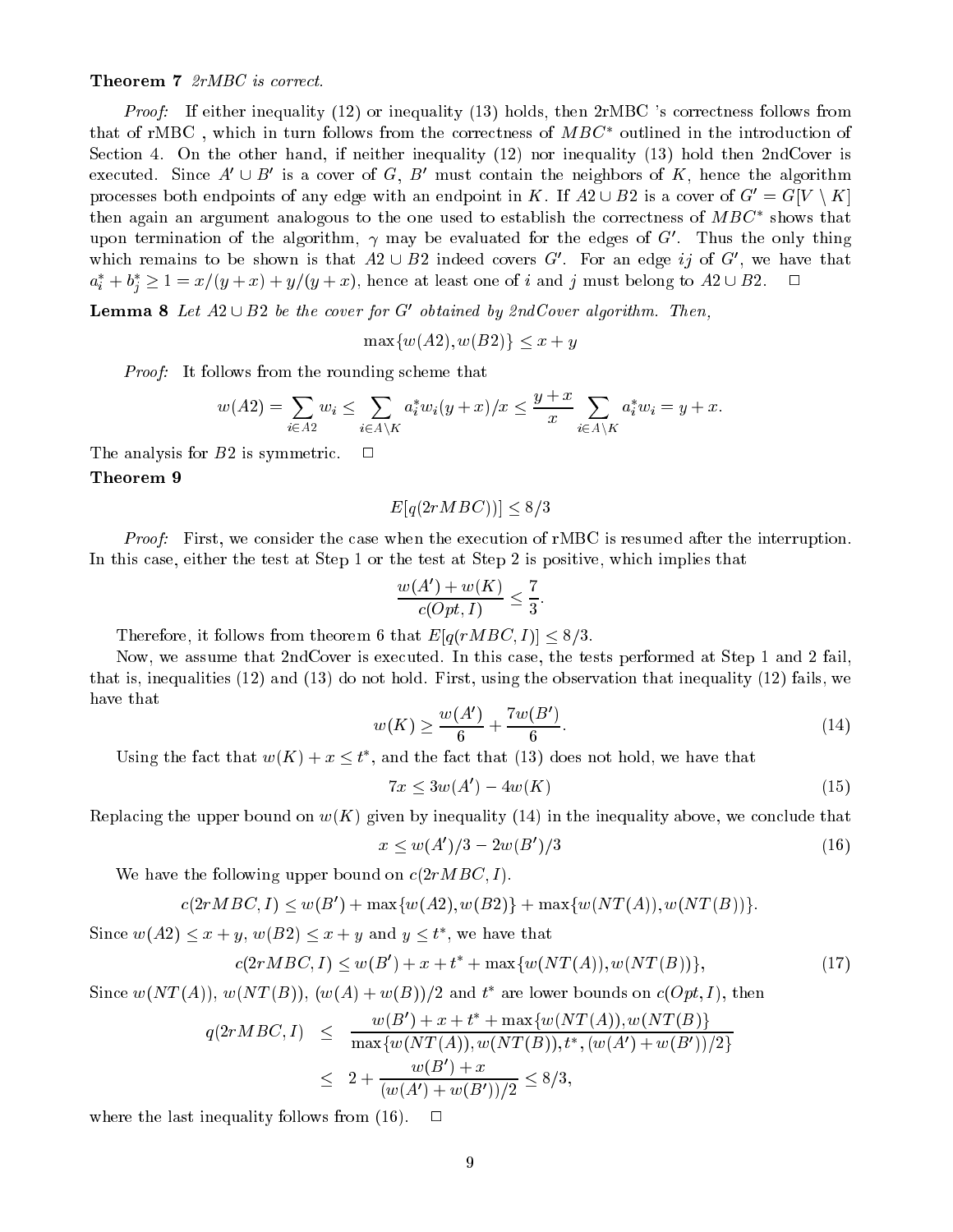## 6 A 3/2 Lower Bound for Randomized Algorithms

In order to give a lower on the expected quality of any randomized algorithm for DBOP , we apply Yao's minmax principle [9].

We consider a distribution  $D$  for the instances of DBOP, where the only instances with nonzero probability are all equally likely and have the following properties.

(i) The input graph  $G = (V, E)$  has bipartition  $(A, B)$ , where  $A = \{a_1, \ldots, a_{2n}\}$  and  $B = \{b_1, \ldots, b_{2n}\}.$ Moreover,  $E = \{(a_i, b_i) | 1 \le i \le 2n\}$  and  $w(v) = 1$  for every  $v \in V$ .

(ii) 
$$
|T(A)| = |T(B)| = n
$$
 and  $\gamma(e) = 0$  for every  $e \in E$ .

Observe that there are exactly  $\binom{2n}{n}$  $\it n$ . . instances with these properties. In distribution D, all of them have probability 1= 2n  $\it n$  . By Yao's principle, the average case quality of an optimal deterministic algorithm for D is a lower bound on the expected quality of any randomized algorithm for DBOP .

Our first observation is that

 $c(Opt, I) = n$  $\blacksquare$ 

for every instance I with nonzero probability, once Opt evaluates in parallel the nodes in  $A \setminus T(A)$  and  $B \setminus T(B)$ . Let  $Opt_D$  be the optimal deterministic algorithm for distribution D. The expected quality of  $Opt_D$  is given by the expected cost of  $Opt_D$  divided by n.

In order to evaluate the expected cost of  $Opt_D$ , we first calculate the expected cost of the optimal sequential algorithm for distribution  $D$ . Next, we argue that the optimal parallel algorithm for  $D$ cannot overcome the sequantial one by a factor larger thatn 2. The sequential algorithm uses only one processor to evaluate  $\delta$  over the nodes of the graph. Hence, its cost is given by the number of evaluated nodes. Let  $k_1 \geq k_2$ . We use  $P(k_1, k_2)$  to denote the expected cost of an optimal sequential algorithm for a distribution  $D_{k_1,k_2}$ , where the only instances with nonzero probability are all equally likely and have the following properties:

(i) The input graph  $G = (V, E)$  has bipartition  $(A, B)$ , where  $A = \{a_1, \ldots, a_{k_1+k_2}\}\$  and  $B =$  $\{b_1, \ldots, b_{k_1+k_2}\}.$  Moreover,  $E = \{(a_i, b_i) | 1 \le i \le k_1 + k_2\}.$ 

(ii)  $\max\{A \setminus |T(A)|, B \setminus |T(B)|\} = k_1$ ,  $\min\{A \setminus |T(A)|, B \setminus |T(B)|\} = k_2$  and  $\gamma(e) = 0$  for every  $e \in E$ .

Clearly, the optimal algorithm for distribution  $D_{k_1,k_2}$  firstly evaluates a node from the side with  $k_1$ false node. If it succeds to find a false node, say  $v$ , then it does not need to evaluate the node adjacent to v. Otherwise, it has. We can formulate the following recursive equation when  $k_1 \geq k_2 > 0$ .

$$
P(k_1, k_2) = \frac{k_1}{k_1 + k_2} [1 + P(\max\{k_1 - 1, k_2\}, \min\{k_1 - 1, k_2\})] + \frac{k_2}{k_1 + k_2} [2 + P(k_1, k_2 - 1)],
$$

Moreover,  $P(k_1, 0) = k_1$ , since the optimal algorithm just need to evaluate the nodes from one side of the graph. It is possible to verify that

$$
\lim_{n \to \infty} \frac{P(n, n)}{n} = 3
$$

Since, the optimal parallel algorithm  $Opt_D$  cannot overcome the sequential one by a factor larger than 2, we have that

$$
\lim_{n \to \infty} \frac{E[c(Opt_D)]}{n} \ge 3/2
$$

Therefore, we can state the following theorem.

**Theorem 10** Let Alg be a randomized algorithm for DBOP. Then,  $E[q(Alg)] \ge 1.5$ .